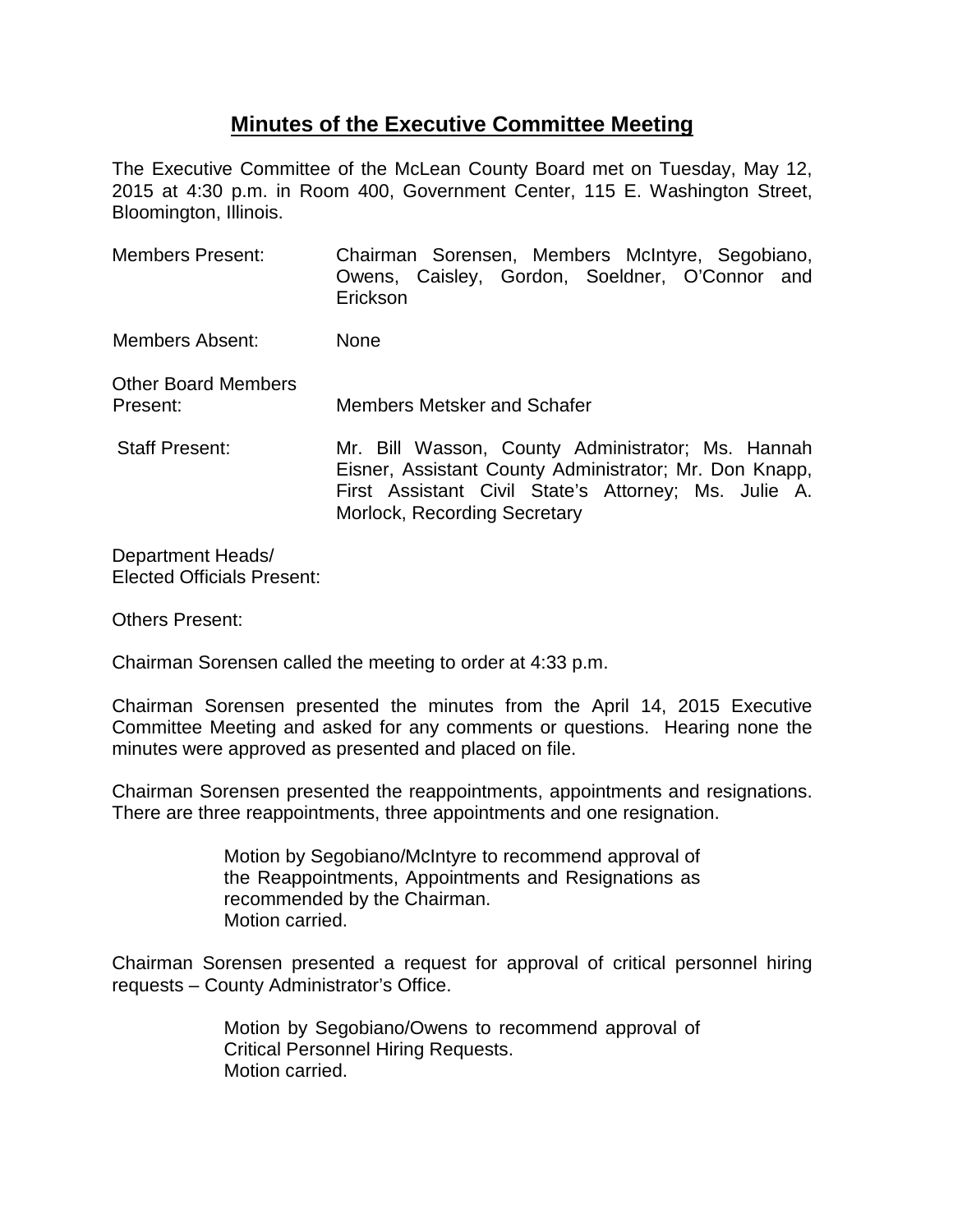Executive Committee Minutes May 12, 2015 Page **2** of **6**

Chairman Sorensen presented the request for approval of the contract for County code on-line posting and annual maintenance with general code, LLC – State's Attorney.

> Motion by Gordon/Owens to recommend approval of contract for County code on-line posting and annual maintenance with general code, LLC Motion carried.

Chairman Sorensen presented a request for approval of resolution to amend the rules of the County Board of McLean County – Rules Subcommittee

Mr. McIntyre summarized language added by the Rules Subcommittee.

- Language added regarding Robert's Rules so failure to not strictly or technically adhere to Robert's Rules would not serve as a basis to invalidate an action by the Board.
- Language added regarding attendance to ensure that Chair or Vice Chair notified if member could not make a meeting so that quorum could be met.
- Language added regarding Gender Neutral matter allowing individual board member option as to the way Chair or Vice Chair addressed.
- Language also presented to add Vice Chair so that either Chair or Vice Chair could attend a meeting to make quorum.

Motion by McIntyre/O'Connor to recommend approval of Resolution to Amend the Rules of the County Board of McLean County – Rules Subcommittee Motion carried.

Mr. Paul Segobiano, Chairman, Property Committee, presented a request for approval of an emergency appropriation ordinance amending the McLean County fiscal year 2015 budget ordinance – fund 0001, general fund, County Board 0001 and fund 0360 Fairview building, facilities management department fund 0041 – Facilities Management

> Motion by Segobiano/O'Connor to recommend approval of an Emergency Appropriation Ordinance Amending the McLean County Fiscal Year 2015 Budget Ordinance – Fund 0001, General Fund, County Board 0001 and Fund 0360 Fairview Building, Facilities Management Department Fund 0041 – Facilities Management

> Discussion on the Motion: Mr. Caisley asked for an opinion as to whether a backdoor referendum was allow for.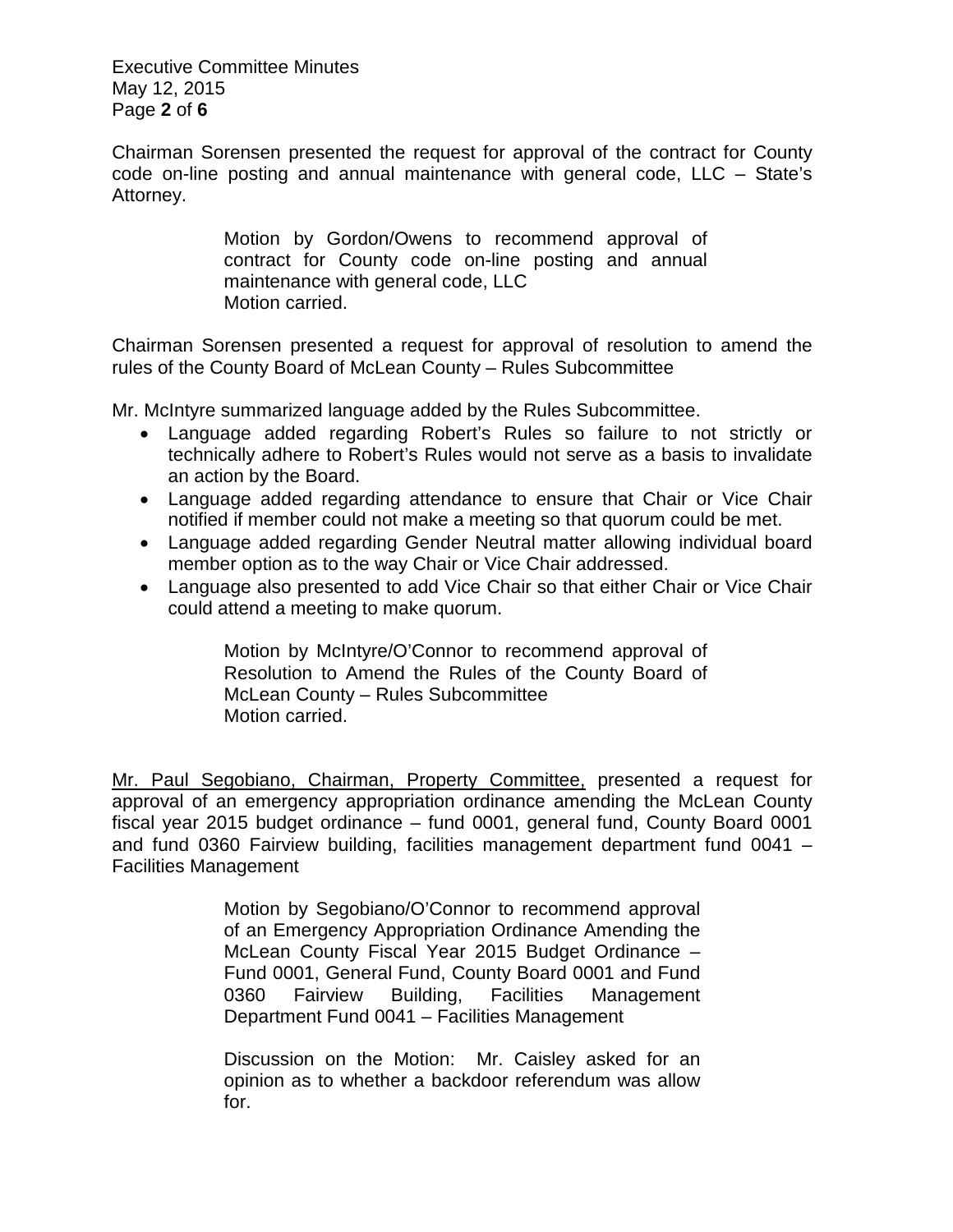Executive Committee Minutes May 12, 2015 Page **3** of **6**

> The States Attorney volunteered to review the question with Mr. Caisley.

Vote: Motion carried.

Chairman Sorensen asked if there were any questions or comments. Hearing none, he thanked Mr. Segobiano.

Mr. Bill Caisley, Chairman, Justice Committee, presented a request for approval of the renewal and amendment of Intergovernmental Agreements 2015-55-0077-KK and 2014-55-013-K between McLean County and the Illinois Department of Healthcare and Family Services – Circuit Clerk and States Attorney's Office

> Motion by Caisley/O'Connor to recommend approval of the renewal and amendment of Intergovernmental Agreements 2015-55-0077-KK and 2014-55-013-K between McLean County and the Illinois Department of Healthcare and Family Services – Circuit Clerk and States Attorney's Office, respectively. Motion carried.

Mr. Caisley presented a request for approval of 2015 Intergovernmental Agreement between the City of Bloomington and the County of McLean regulating the use of the police shooting range facility of the City of Bloomington – Sheriff's Department

> Motion by Caisley/Soeldner to recommend approval of 2015 Intergovernmental Agreement between the City of Bloomington and the County of McLean regulating the use of the police shooting range facility of the City of **Bloomington** Motion carried.

Mr. Caisley presented a request for approval of an emergency appropriation ordinance amending the McLean County fiscal year 2015 combined annual appropriation and budget ordinance fund 0001 general fund court services department 0022-0094 – Court Services

> Motion by Caisley/Owens to recommend approval of an emergency appropriation ordinance amending the McLean County fiscal year 2015 combined annual appropriation and budget ordinance fund 0001 general fund court services department 0022-0094 Motion carried.

Mr. Caisely presented a request for approval of an emergency appropriation ordinance amending the McLean County fiscal year 2015 combined annual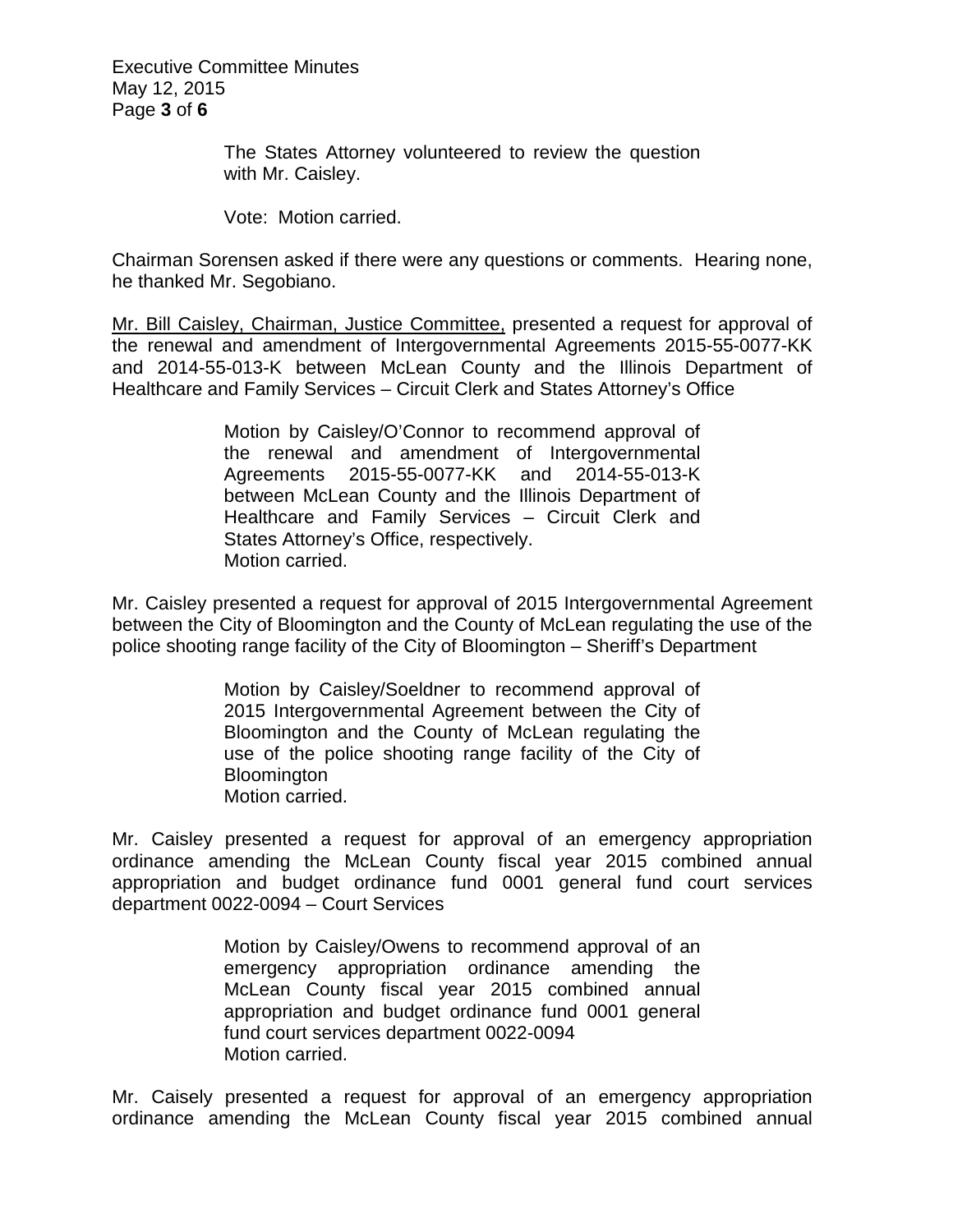Executive Committee Minutes May 12, 2015 Page **4** of **6**

appropriation and budget ordinance, fund 0001 general fund, EMA 0052-0832-0001 – Emergency Management Agency

> Motion by Caisley/McIntyre to recommend approval of an emergency appropriation ordinance amending the McLean County fiscal year 2015 combined annual appropriation and budget ordinance, fund 0001 general fund, EMA 0052-0832-0001 Motion carried.

Mr. Caisley indicated Committee had one item to present to the Board which is the request for approval of an agreement between the McLean County Sheriff's Office and Securus Technologies for inmate telephone service.

Chairman Sorensen asked if there were any questions or comments. Hearing none, he thanked Mr. Caisley.

Mr. Ben Owens, Chairman, Finance Committee, presented a request for approval of the resolution establishing the budget policy for fiscal year 2016 - County Administrator's Office

> Motion by Owens/Segobiano to recommend approval of the resolution establishing the budget policy for fiscal year 2016.

> Discussion of Motion: Member Owens wanted to clarify that this policy asks all departments to evaluate their budgets to see if any funds available to designate to the mental health initiative for McLean County.

Vote: Motion carried.

Chairman Owens presented a request for approval of Schedule A – Calendar for Preparation of the Fiscal year 2016 Budget, Five Year Capital Improvement Budget, and Recommended Three Year Budget – County Administrator's Office

> Motion by Owens/Caisley to recommend approval of Schedule A – Calendar for Preparation of the Fiscal year 2016 Budget, Five Year Capital Improvement Budget, and Recommended Three Year Budget. Motion carried.

Chairman Sorensen asked if there were any questions or comments. Hearing none, he thanked Mr. Owens.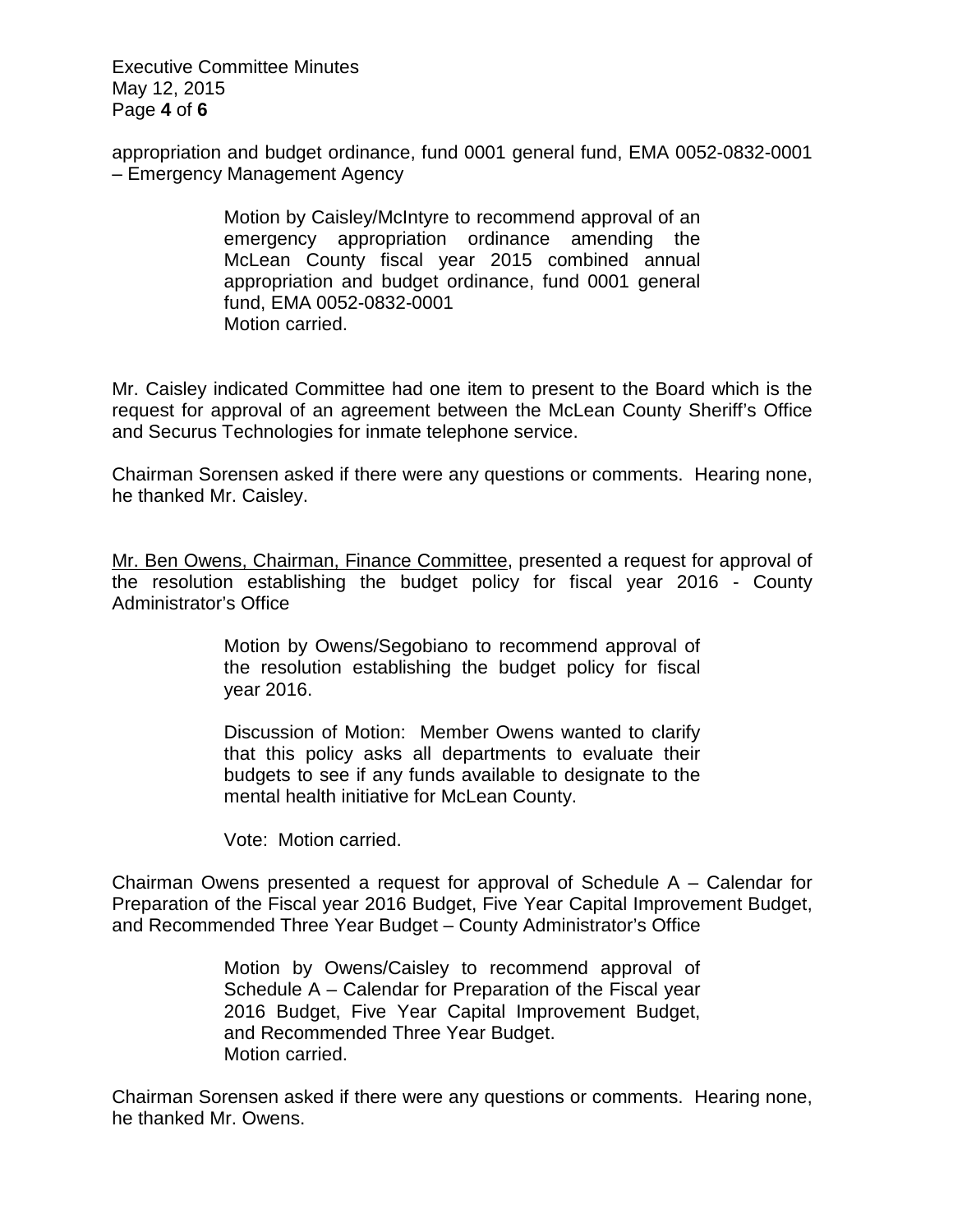Mr. George Gordon, Chairman, Land Use and Development Committee, advised that the Land Use and Development Committee had no items for action before the Executive Committee.

Chairman Sorensen asked if there were any questions or comments. Hearing none, he thanked Mr. Gordon.

Mr. Jim Soeldner, Chairman, Transportation Committee, presented a request for approval of emergency appropriation ordinances amending the FY 2015 combined annual appropriation and budget ordinance – fund 120 labor & equipment rental and fund 123 maintenance of roads/drainage structures – County Highway Department

> Motion by Soeldner/Caisley to recommend approval of emergency appropriation ordinances amending the FY 2015 Combined Annual Appropriation and Budget Ordinance – Fund 120 Labor & Equipment Rental and Fund 123 Maintenance of Roads/Drainage Structures. Motion carried.

Mr. Soeldner presented information regarding current and future road construction projects in eastern part of Bloomington. He outlined road closers and costs for projects.

Chairman Sorensen asked if there were any questions or comments. Hearing none, he thanked Mr. Soeldner.

Chairman Sorensen asked for report of the County Administrator, Mr. Wasson.

Mr. Wasson indicated he had no items for the committee.

Chairman Sorensen asked if there were any questions or comments for Mr. Wasson. Hearing none, he thanked Mr. Wasson.

Chairman Sorensen stated it is the goal to have a stand up meeting of the Executive Committee next Tuesday morning to receive and place on file the final work product from the mental health advisory group. Work product will then be distributed to Board. There are many items in work product that the Board will need to vote on in June and July cycles.

Chairman Sorensen also reminded the Committee of the 5:30 p.m. joint meeting between the McLean County Board, Town of Normal and City of Bloomington, Monday, May 18<sup>th</sup> at Illinois State University Alumni Center, 1101 N. Main Street,